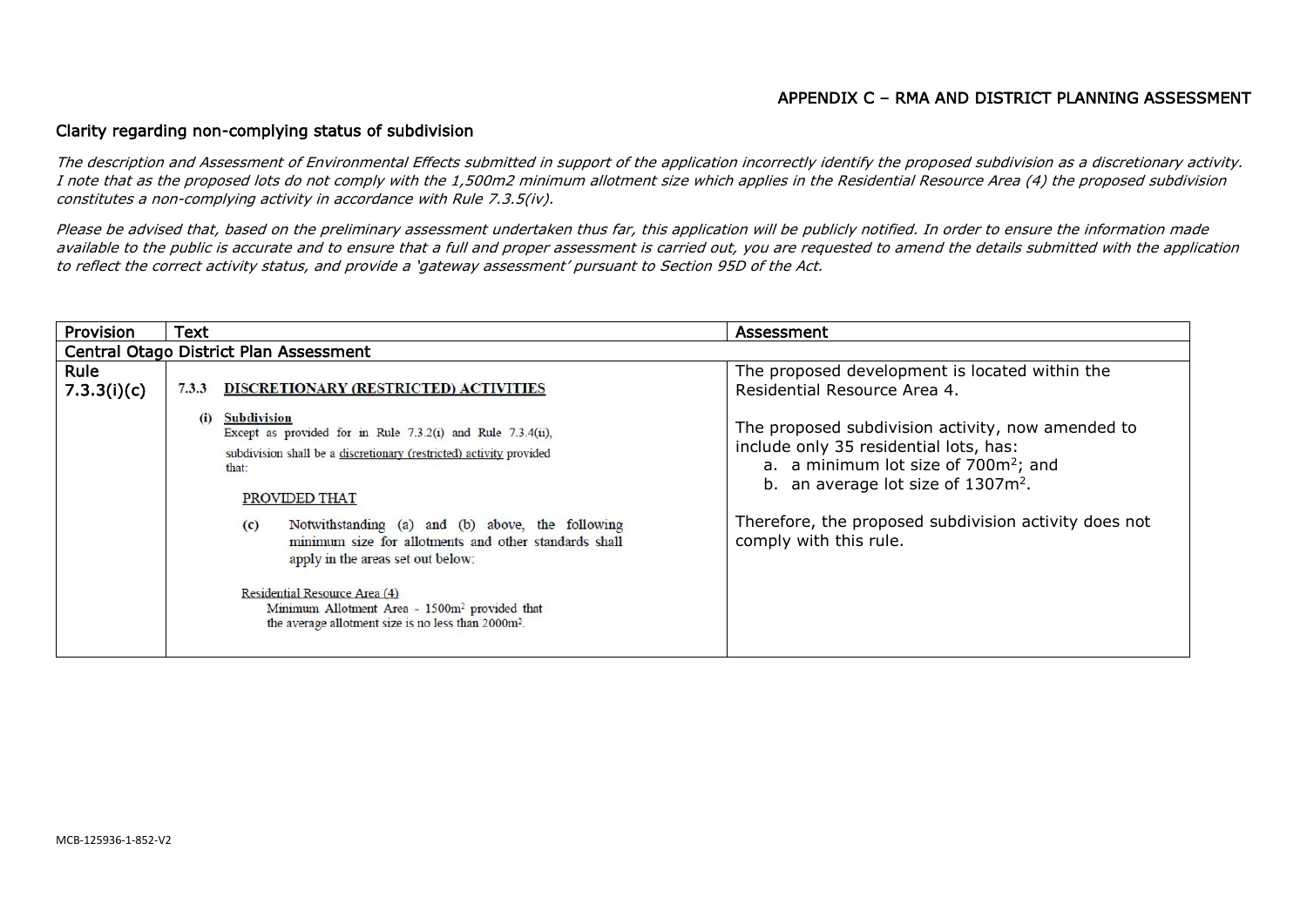| Rule<br>7.3.5(iv)          | 7.3.5 NON-COMPLYING ACTIVITIES<br>(iv) Subdivision – Residential Resource Areas $(1) - (13)$<br>Subdivision of land in Residential Resource Areas (1) to (13) that<br>is in breach of Rule $7.3.3(i)(c)$ is a non-complying activity.<br>Reason<br>These particular localities are subject to specific subdivision<br>standards which establish a pattern for future subdivision and<br>development consistent with the amenities of these areas.<br>Subdivision that is in breach of these stated standards has the<br>potential to compromise the amenities of these areas. | As the subdivision activity does not comply with above<br>Rule $7.3.3(i)(c)$ , it is a non-complying activity under this<br>rule.<br>We have completed a gateway assessment below under<br>section 104D, accordingly.                                                                                                                                                                                                |
|----------------------------|-------------------------------------------------------------------------------------------------------------------------------------------------------------------------------------------------------------------------------------------------------------------------------------------------------------------------------------------------------------------------------------------------------------------------------------------------------------------------------------------------------------------------------------------------------------------------------|----------------------------------------------------------------------------------------------------------------------------------------------------------------------------------------------------------------------------------------------------------------------------------------------------------------------------------------------------------------------------------------------------------------------|
|                            | Gateway Assessment under section 104D Resource Management Act 1991 (RMA)                                                                                                                                                                                                                                                                                                                                                                                                                                                                                                      |                                                                                                                                                                                                                                                                                                                                                                                                                      |
| Section<br><b>104D RMA</b> | (1) Despite any decision made for the purpose of notification in<br>relation to adverse effects, a consent authority may grant a resource                                                                                                                                                                                                                                                                                                                                                                                                                                     | It is considered the first gateway test is satisfied. The<br>key effects of concern that result from the proposal are:                                                                                                                                                                                                                                                                                               |
|                            | consent for a non-complying activity only if it is satisfied that either-<br>(a) the adverse effects of the activity on the environment<br>(other than any effect to which section 104(3)(a)(ii) applies)<br>will be minor; or                                                                                                                                                                                                                                                                                                                                                | landscape and visual amenity effects on the<br>nearby rural zone; and<br>effects on archaeological values.                                                                                                                                                                                                                                                                                                           |
|                            |                                                                                                                                                                                                                                                                                                                                                                                                                                                                                                                                                                               | Given that the site is already zoned RR4, the above<br>effects cannot be entirely avoided or remedied if the<br>land use anticipated by the District Plan is to occur.                                                                                                                                                                                                                                               |
|                            |                                                                                                                                                                                                                                                                                                                                                                                                                                                                                                                                                                               | The landscape and visual amenity effects, and effects on<br>archaeological values from the proposal been mitigated.<br>The proposed mitigation arises from recommendations<br>from the applicant's landscape and archaeological<br>consultants. Both landscape and archaeological<br>consultants consider that if the recommended mitigation<br>is carried out, the effects from the proposal will be<br>acceptable. |
|                            |                                                                                                                                                                                                                                                                                                                                                                                                                                                                                                                                                                               | Regarding landscape effects, Rough and Milne concluded<br>their assessment by saying that:<br>It is considered that if the recommendations are                                                                                                                                                                                                                                                                       |
|                            |                                                                                                                                                                                                                                                                                                                                                                                                                                                                                                                                                                               | adopted then any potential adverse landscape<br>effects will be appropriately mitigated, as the                                                                                                                                                                                                                                                                                                                      |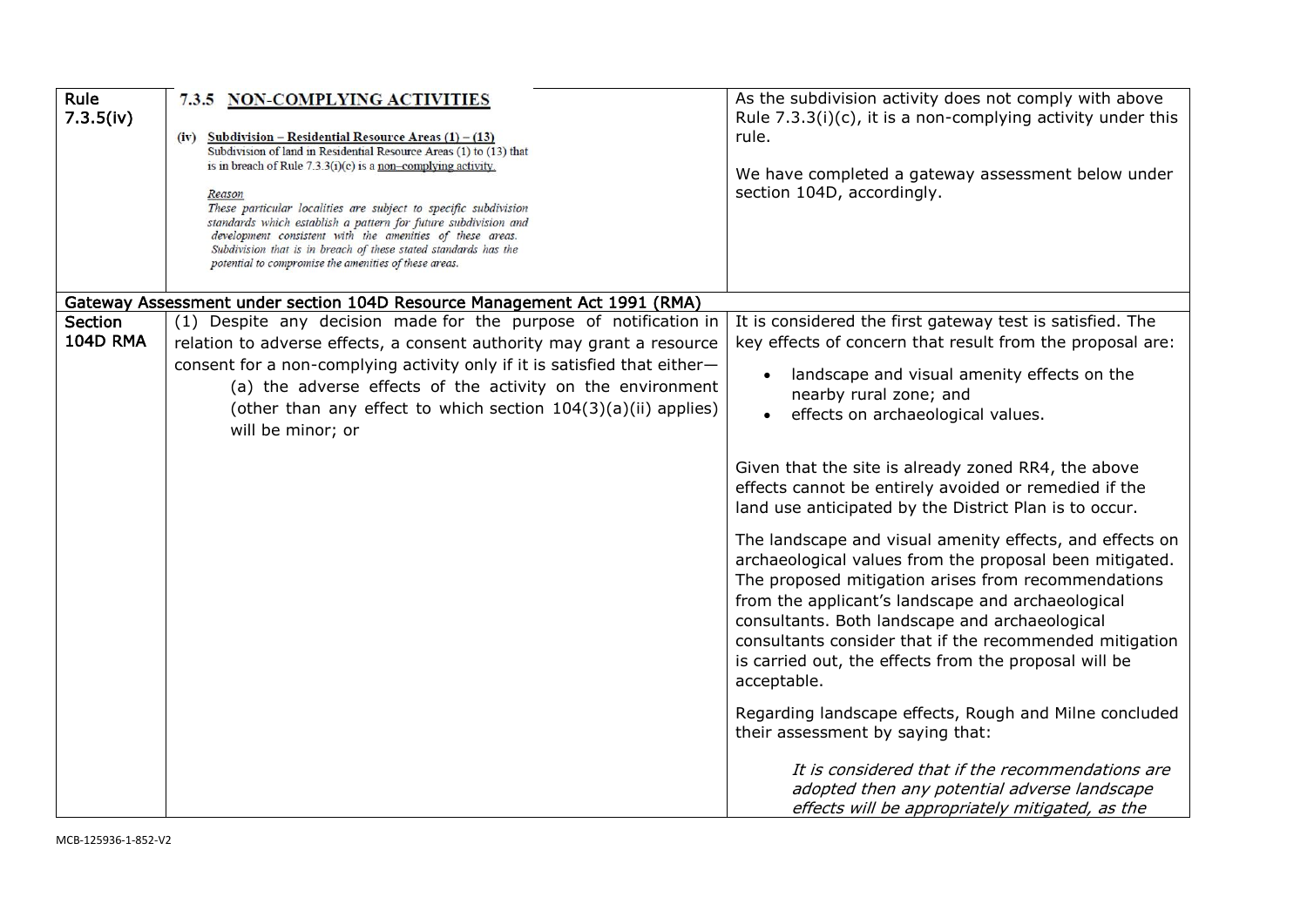|                                                                                                        | nature and scale of the revised development will<br>maintain the landscape values and character of<br>the Cromwell Basin.                                                                                                                                                                                                                                                                                                         |
|--------------------------------------------------------------------------------------------------------|-----------------------------------------------------------------------------------------------------------------------------------------------------------------------------------------------------------------------------------------------------------------------------------------------------------------------------------------------------------------------------------------------------------------------------------|
|                                                                                                        | And with respect to visual amenity effects:                                                                                                                                                                                                                                                                                                                                                                                       |
|                                                                                                        | In the context of visual amenity effects, any<br>potential adverse effects will be contained to<br>viewpoints immediately to the east of the site,<br>from which the revised proposal will be most<br>visible. From these viewpoints, recommendations<br>around building platforms and dwelling heights<br>will help to ensure built form is of a character<br>consistent with the surrounding landscape<br>character and values. |
|                                                                                                        |                                                                                                                                                                                                                                                                                                                                                                                                                                   |
|                                                                                                        | when considering the visibility of the<br>development from all assessed viewpoints I<br>consider that adverse effects on visual amenity<br>overall will be reduced to moderate-low.                                                                                                                                                                                                                                               |
|                                                                                                        | Based on the above findings, it is considered that the<br>landscape and visual amenity effects of the proposal,<br>taking into account proposed mitigation measures, will<br>be moderate-low overall.                                                                                                                                                                                                                             |
|                                                                                                        | To interpret what "moderate-low" means in the RMA<br>sense, we refer to the New Zealand Institute of<br>Landscape Architecture's recently adopted draft<br>Landscape Assessment Guidelines (known as Te Tangi a<br>te Manu - Aotearoa New Zealand Landscape Assessment<br>Guidelines or TTatM). Based on the TTatM," moderate-<br>low" equates to minor in the RMA sense.                                                         |
| (b) the application is for an activity that will not be contrary to<br>the objectives and policies of- | An assessment of the proposal against the objectives<br>and policies of the relevant planning documents is<br>included in the original Application, and an updated                                                                                                                                                                                                                                                                |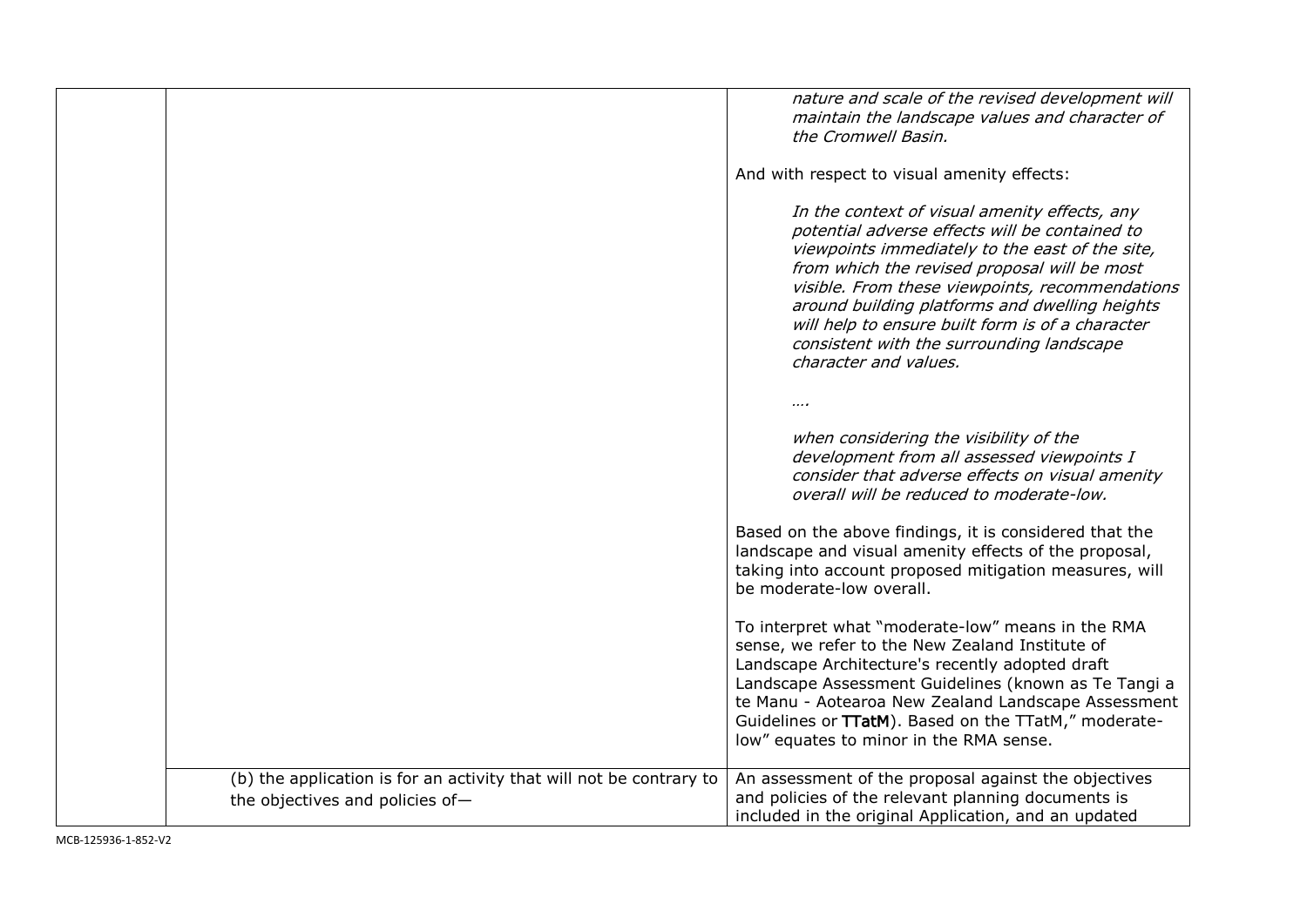| (i) the relevant plan, if there is a plan but no proposed<br>plan in respect of the activity; or<br>(ii) the relevant proposed plan, if there is a proposed<br>plan but no relevant plan in respect of the activity; or<br>(iii) both the relevant plan and the relevant proposed<br>plan, if there is both a plan and a proposed plan in<br>respect of the activity. | objectives and policies assessment is included in this<br>RFI response at Appendix B.<br>In summary, the proposal is assessed as being not<br>contrary to the objectives and policies of the relevant<br>plan. |  |
|-----------------------------------------------------------------------------------------------------------------------------------------------------------------------------------------------------------------------------------------------------------------------------------------------------------------------------------------------------------------------|----------------------------------------------------------------------------------------------------------------------------------------------------------------------------------------------------------------|--|
| Conclusion: the proposal meets the gateway assessment requirements under section 104D.                                                                                                                                                                                                                                                                                |                                                                                                                                                                                                                |  |

## Clarity regarding land use consent for a breach of Rule 12.7.7

Likewise, the fact that the consent seeks land use consent (for a breach of Rule 12.7.7) should be made clear in the opening description of the proposal. Given the nature of the subdivision layout it is considered appropriate that LUC be sought for any lot where the buildable area is affected by the BLR. This amendment to your application should be supported an amended scheme plan showing the location of the BLR in relation to the proposed lots and areas requiring land use consent.

| Provision   | <b>Text</b>                            | Assessment                                                                                                                                                       |  |
|-------------|----------------------------------------|------------------------------------------------------------------------------------------------------------------------------------------------------------------|--|
|             | Central Otago District Plan Assessment |                                                                                                                                                                  |  |
| Rule 12.7.7 |                                        | See Figure 1 below for the relevant<br>planning map showing the Building Line<br>Restriction (BLR) area affecting the subject<br>land.                           |  |
|             |                                        | A total of 25 lots within the proposed<br>subdivision overlap with the BLR area (see<br>Figure 2 below), and may have building<br>platforms within the BLR area. |  |
|             |                                        | The lots affected are:<br>Lot <sub>3</sub><br>Lot $4$<br>Lot 5<br>Lot $6$<br>Lot 7<br>Lot 8                                                                      |  |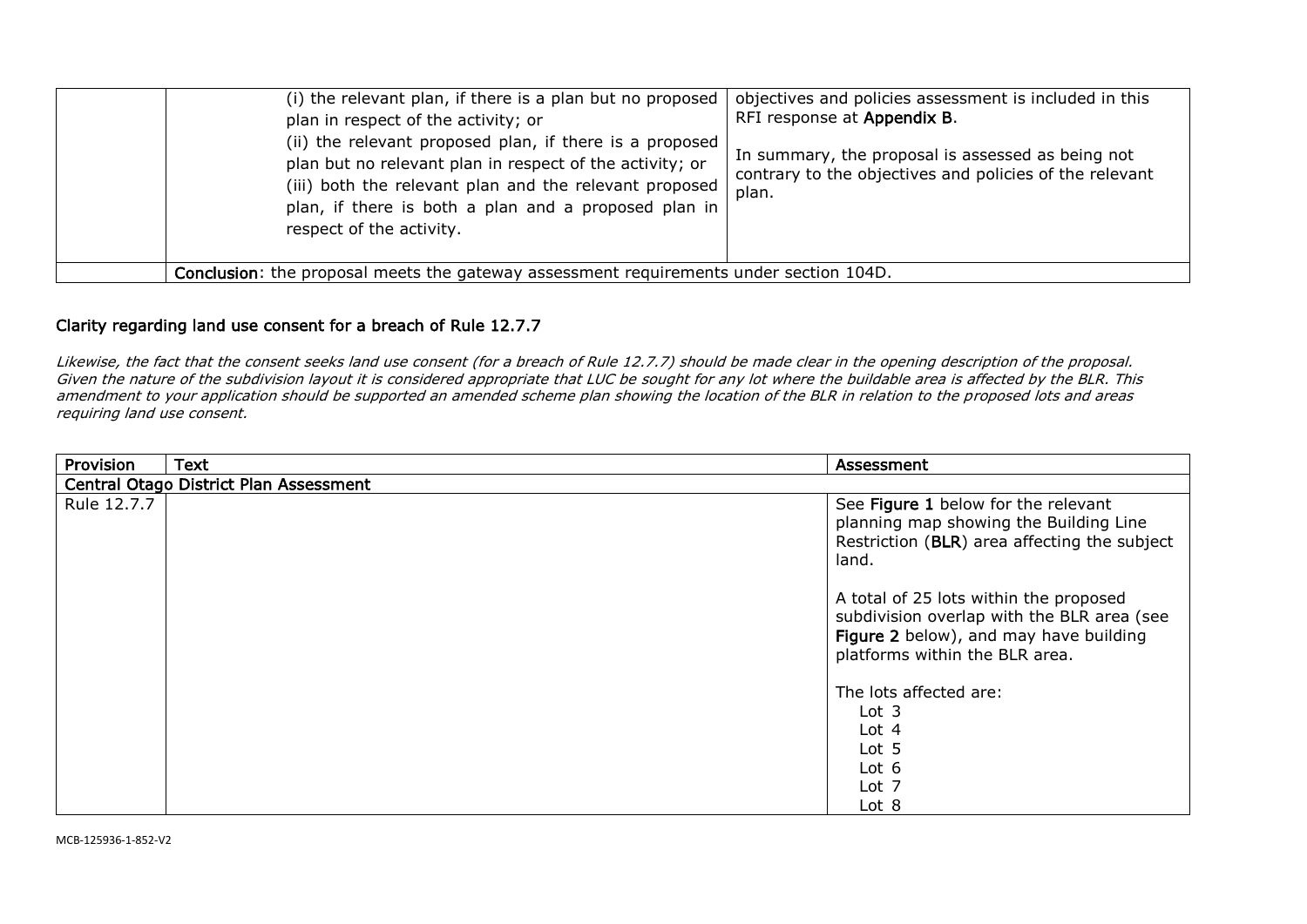|                     | 12.7.7 BUILDING LINE RESTRICTIONS                                                                                                          | Lot $17$                                     |  |
|---------------------|--------------------------------------------------------------------------------------------------------------------------------------------|----------------------------------------------|--|
|                     |                                                                                                                                            | Lot $18$                                     |  |
| (i)                 | No building shall be erected within any building line restriction<br>shown on the planning maps between the building line and the          | Lot $19$                                     |  |
|                     | feature to which it relates.                                                                                                               | Lot $20$                                     |  |
|                     |                                                                                                                                            | Lot $21$                                     |  |
| (ii)                | <b>Breach of Standard</b>                                                                                                                  | Lot $22$                                     |  |
|                     | Any activity which does not comply with this rule shall be a<br>discretionary restricted activity.                                         | Lot $23$                                     |  |
|                     |                                                                                                                                            | Lot $24$                                     |  |
|                     | Council shall restrict the exercise of its discretion to the following                                                                     | Lot $25$                                     |  |
| matters:<br>$1_{-}$ | The effect on the natural character of water bodies and their                                                                              | Lot $26$                                     |  |
|                     | margins.                                                                                                                                   | Lot $27$                                     |  |
| 2.                  | The effect on amenity values of the neighbourhood in                                                                                       | Lot $28$                                     |  |
|                     | particular the character of the streetscape.                                                                                               | Lot $29$                                     |  |
| 3.                  | The effect on the safe and efficient operation of the roading<br>network.                                                                  | Lot $30$                                     |  |
| 4.                  | The effect on infrastructure.                                                                                                              | Lot $31$                                     |  |
| 5.                  | The effect on the safety of neighbours.                                                                                                    | Lot $32$                                     |  |
| 6.                  | The effects of noise from the operation of the roading<br>network and compliance with AS/NZS 2107:2000.                                    | Lot $33$                                     |  |
|                     |                                                                                                                                            | Lot $34$                                     |  |
| Reason              |                                                                                                                                            | Lot $35$                                     |  |
|                     | Building line restrictions are a useful technique to protect amenity                                                                       |                                              |  |
|                     | values and the safe and efficient operation of certain roads. They<br>are also useful to avoid the effects of natural hazards on the built | Consent as a restricted discretionary        |  |
|                     | environment. The area subject to restriction is shown as 'BLR' on                                                                          | activity is therefore sought for these lots. |  |
|                     | the planning maps.                                                                                                                         |                                              |  |
|                     | Conclusion: All lots shown below in Figure 2 as being subject to the BLR area will require a restricted discretionary consent.             |                                              |  |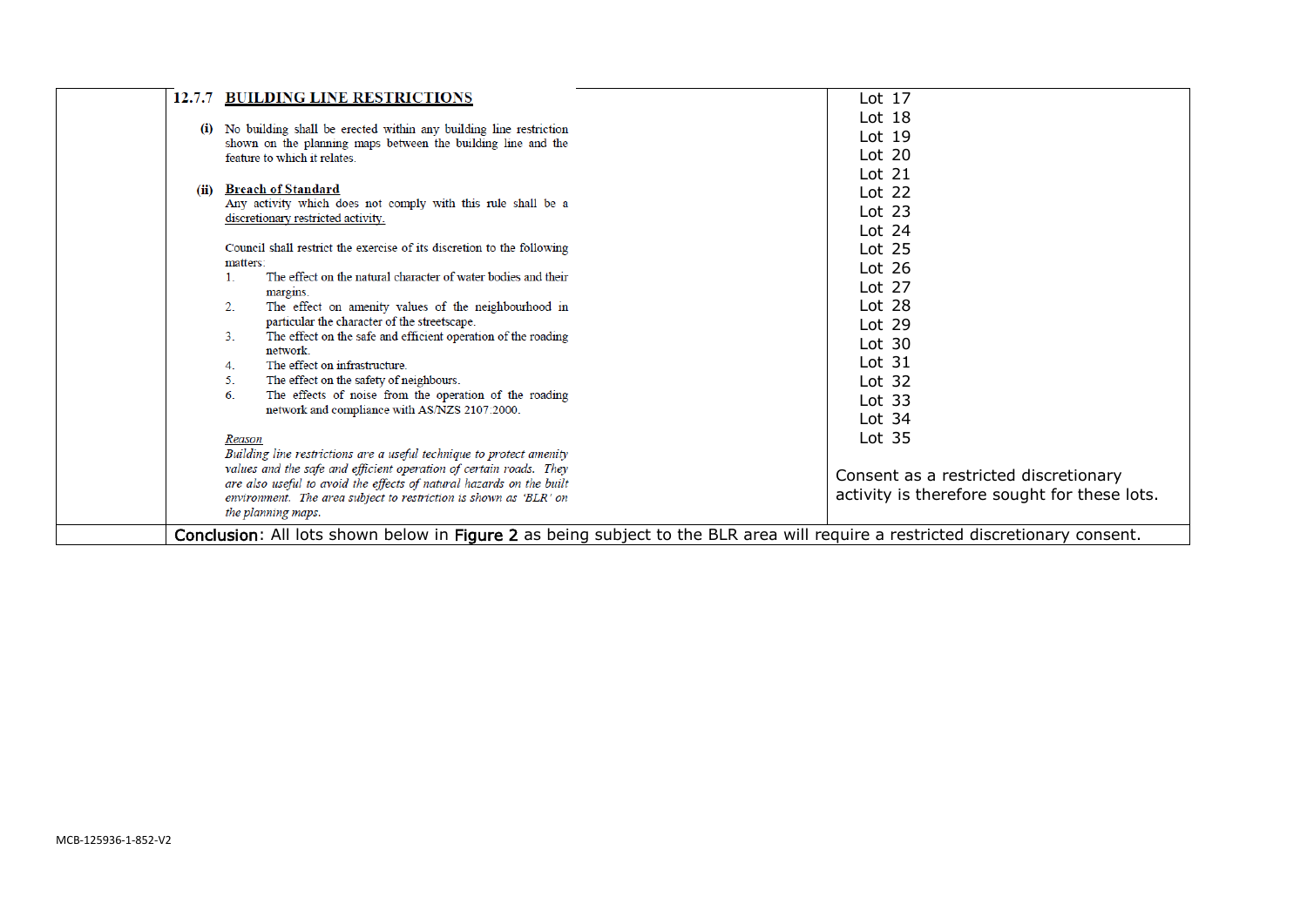

Figure 1 – Central Otago District Planning Map showing the Building Line Restriction